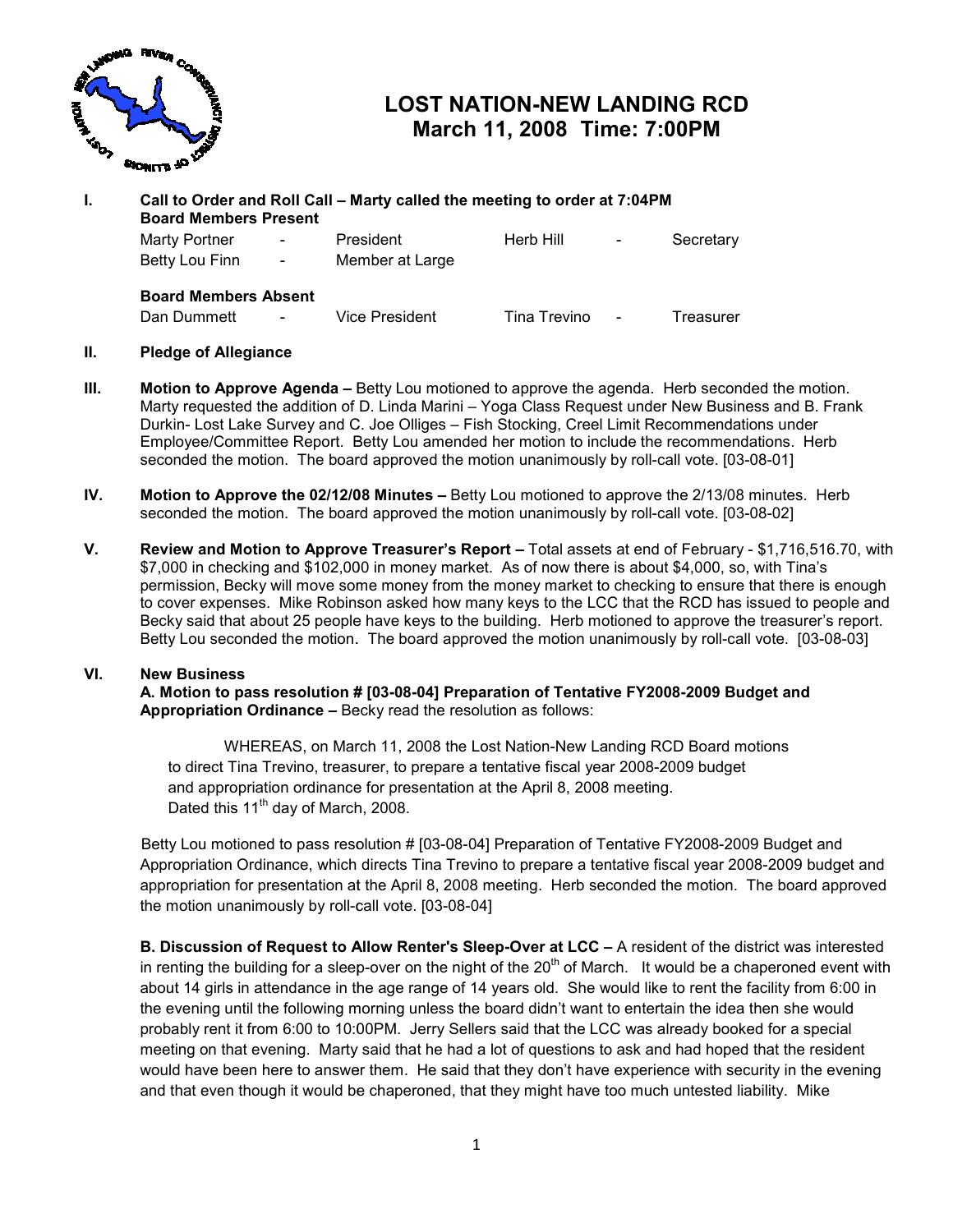Robinson wondered what the adult to child ratio would be. Herb said he is not particularly against it, however, he would like to know more about it as well.

Jerry asked how items get put on the agenda without prior notice to the board or was there prior notice given. Marty said that he was given notice on some of the added items a week ago. New items are added with a board member's authorization.

C. Dennis Cantrell Shoreline Improvement Request – Marty spoke with Mr. Cantrell about a shoreline improvement that he would like to implement on the property adjacent to the lot that his current house is on. At Marty's request, Dennis filled out an application and turned it in, along with drawings of the scope of work to be performed. Since the request came to them before the new standards were set, Marty feels that they should consider it and give an answer to Mr. Cantrell within 30 days. He would like the LMC and Joe Rush to look at the application and drawings and give recommendations. Herb asked if the work was compatible with what Mr. Cantrell did before and Marty said yes. Marty asked Mr. Cantrell to include the material that he will use on the project and to give details of the construction process. Tabled until next month.

D. Linda Marini – Yoga Class Request – Linda Marini would like to reserve the Lake Court Center on a weekly basis for Yoga classes, to be taught by a certified yoga instructor. The instructor that Linda had in mind would provide mats and her own liability insurance. She would need a minimum of eight participants to hold the classes – that is why Linda had proposed the question of whether people from outside the community could participate as well. The instructor would hold two classes back to back each Thursday for eight weeks under the same rental from the RCD and charge the students a fee per class. She was also wondering if some potential students from Kreider could be bussed in to participate in her classes. Marty said that the RCD allows community groups such as the POA's and the LLUD to use the facility free of charge because they serve a wide community purpose and it is a community service that they offer. They also have a policy not to have an overtly commercial enterprise use the facility. The yoga class would be earning money, however, it would also be serving the community so it falls in to a grey area, although from listening to Linda, Marty does not feel that their main goal is to make money, rather, she would like to provide a service to the community. Marty asked how Linda would promote the classes and Linda said they would need to get information out to the Lost Lake community to see if there is at least 16 people (eight in each class) interested. Herb asked what the maximum amount per class was and Linda said 15. Marty asked if the people outside the community that the instructor is asking about is a core group that she already has or if it was going to be opened up to a wider scope. Linda replied that there were a couple of people who live outside the community who had been looking for a yoga instructor and would like to use it. Herb said that they would have to put a preference on the people in the community first and then if there was room left then perhaps outside people could attend. Marty would rather put a restriction on the classes that they only be available to district members and that Linda would have to be responsible as the renter. The fee schedule to rent the facility would be \$50 a day for the two classes. Linda would like to talk to the instructor to let her know the fee schedule see if there is enough interest in the community and get back to the board. Tabled until further notice.

## VII. Employee / Committee Report

A. LMC – Annual ILMA Conference – Frank Durkin thanked the RCD for the opportunity to send Jerry and him to the conference. The conference focused on issues that have a major impact on our lake, with two of the top issues being soil erosion control and shoreline stabilization. Frank said that to move forward, the RCD must establish a lakeshore stabilization policy that will apply to all lakeshore property owners. Over 40 years ago, Lost Lake went from being a 15 acre lake to a 90 acre lake. The developers at that time paid little attention to soil erosion or lake stabilization. Our responsibility started at that time as a lake community, however, very little has been done in those 40 years. Eight months ago the RCD sent a mailing to the 83 lakeshore property owners inviting the owners to the first Lost Lake Shore property owners meeting and included three publications put out by the IEPA entitled "Shoreline Stabilization", "Shoreline Buffer Strips", and Canadian Geese and Your Lake". About 30 property owners responded and attended the meeting in which Joe Rush, the RCD's professional lake manager, and Heather Morton, from Pizzo and Associates, a lakeshore stabilization company gave presentations... continued below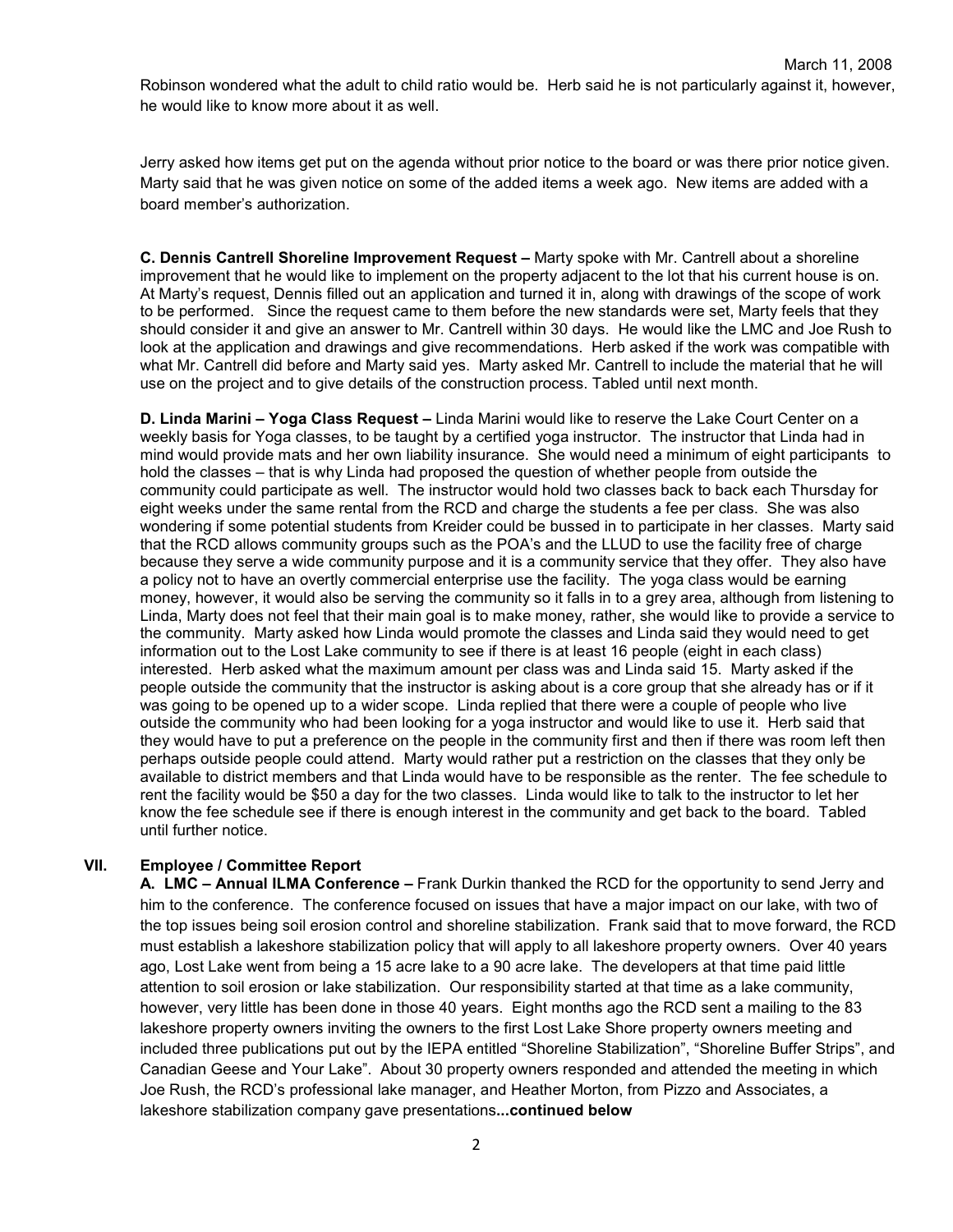Marty needed to leave the meeting early, however, there would then not be a quorum to continue the meeting so Marty recessed the meeting for a few minutes to take care of a business matter before reconvening the meeting.

Marty reconvened the meeting. Marty said that in order to vote on approval of funds for specific items, whoever requests the expenditure should submit it to the board to be put on the agenda prior to the meeting.

.....continued from above At the conclusion of ILMA conference last week they met with Joe Rush, their professional lake consultant, and asked him if he would consider being their project manager for the lakeshore stabilization program because they felt that the importance and complexity of the project required a professional to ensure that it would be a success. They asked Joe to submit a proposal to the RCD board for their review and approval. Frank said that he, Jerry Sellers, and Joe Rush thanked each of their LMC volunteers for their contributions to their various projects. In recognition of their efforts, the IEPA will be presenting certificates of participation and excellence to each member at the next LMC meeting, which starts their  $3<sup>rd</sup>$  year of successful lake testing. Frank would like to set up a wall in the LCC to recognize the LMC volunteers. Marty agreed that that would be nice and added that he would like some head shots of the volunteers alongside their certificates.

B. Frank Durkin – Lost Lake Survey – Joe, Jerry and Frank have discussed the Round Lake/ILM conference survey and their interest in edit them to apply to the Lost Lake community. Frank has reviewed the survey and given his suggested alterations and he thinks that forming a board member-led committee to help design the survey would be one way to do it. Betty Lou will contact Joe Rush on getting an electronic copy and modifying it so that it fits Lost Lake using Frank's suggestions.

C. Joe Olliges – Fish Stocking, Creel Limit Recommendations – Based on the survey that the IDNR did on the lake in 2007, Joe Olliges recommended that the board budget \$3,600 for fish stocking and that the 2008 creel limit stays the same as last year.

D. John Mulholland – Clean-up day – John asked that the RCD call Sandy Lewis if they have anything that they need done for Clean-up day.

Bus Shelter – John asked if the RCD would allow the POA to purchase and spread CA-8 gravel down at the entrance of the bus shelter at Oak Lane Park – the board agreed.

Weed Control and 55 gallon garbage bags for Oak Lane Park- John uses roundup on the weeds at Oak Lane Park and replaces the garbage bags there. The board approved reimbursing him for those expenditures.

E. Interview Grant Writer – Dan Dummett, Jerry, and Marty interviewed Rebecca Olson last Saturday and Jerry asked the board to consider engaging her services. Marty said that he requested a fee schedule from her and is waiting for that information. He has a copy of her resume that he will make copies of for the other board members. Herb said that he would like to know more about the services she would provide and how much it will end up costing. Jerry said that he would like to see \$10,000 allocated to a line item for grant writing. Marty said that they discussed Rebecca's ability to analyze the RCD's situation and to select the grants that are appropriate and that the RCD has a good chance of getting. She would also manage the research and paperwork involved in writing the grants. She has an impressive list of contacts and knows what it takes to get a grant through the system. Herb said that with the climate of budgetary restraints in the state of Illinois he is questioning the ability of the RCD to obtain a grant. Frank said that one of the biggest advantages is that we have a public lake. Jerry said that, he sent a C2000 grant to Marty that had been put together by Bill Kleiman for the Clear Creek watershed – it would be a good template for the board to review. Joe Olliges said that the RCD doesn't have enough board members, volunteers, or expertise to do this and so they need to pay for it or not go forward with it. Marty said that he can call the references on her resume if they want to get an idea of what her past success has been. He added that the first thing they would have to